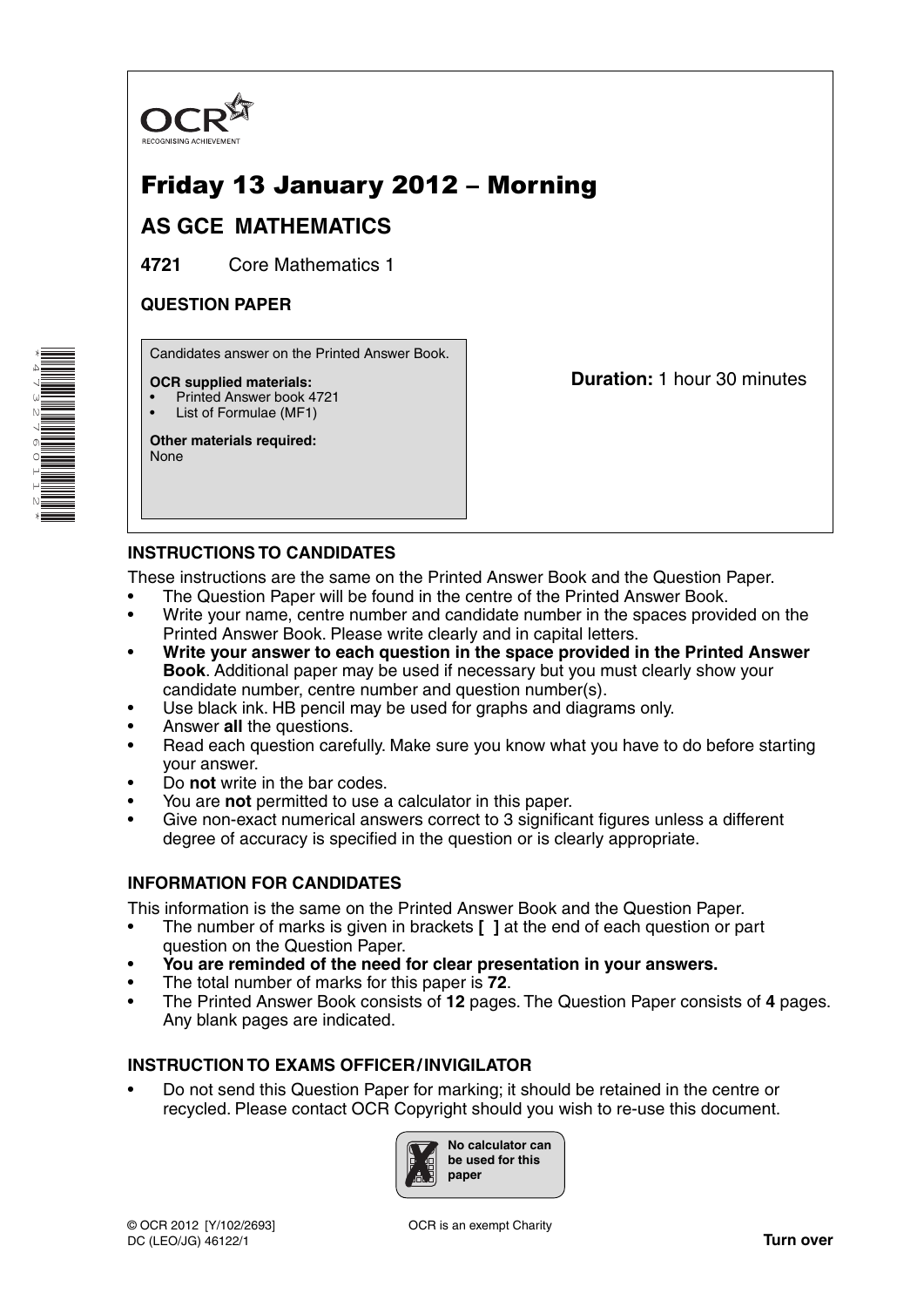1 Express 
$$
\frac{15 + \sqrt{3}}{3 - \sqrt{3}}
$$
 in the form  $a + b\sqrt{3}$ , where *a* and *b* are integers. [4]



The graph of  $y = f(x)$  for  $-2 \le x \le 2$  is shown above.

- **(i)** Sketch the graph of  $y = f(-x)$  for  $-2 \le x \le 2$ . [2]
- (ii) Sketch the graph of  $y = f(x) + 2$  for  $-2 \le x \le 2$ . [2]

#### **3** Given that

**2**

$$
5x^2 + px - 8 = q(x - 1)^2 + r
$$

for all values of *x*, find the values of the constants  $p$ ,  $q$  and  $r$ . [4]

**4** Evaluate

$$
(i) 3^{-2}, \t\t [1]
$$

(ii) 
$$
16^{\frac{3}{4}}
$$
, [2]

$$
\textbf{(iii)}\ \frac{\sqrt{200}}{\sqrt{8}}.\tag{2}
$$

**5** • Find the real roots of the equation  $\frac{3}{4}$  $\frac{3}{y^4} - \frac{10}{y^2} - 8 = 0.$  **[5]** 

- **6** Given that  $f(x) = \frac{4}{x} 3x + 2$ ,
	- **(i)** find  $f'(x)$ ,  $[3]$ (ii) find  $f''(\frac{1}{2})$ .  $\frac{1}{2}$ ). [4]
- **7** A curve has equation  $y = (x + 2)(x^2 3x + 5)$ .

| (i) Find the coordinates of the minimum point, justifying that it is a minimum. | [8] |
|---------------------------------------------------------------------------------|-----|
| (ii) Calculate the discriminant of $x^2 - 3x + 5$ .                             |     |

**(iii)** Explain why  $(x + 2)(x^2 - 3x + 5)$  is always positive for  $x > -2$ . **[2]** 

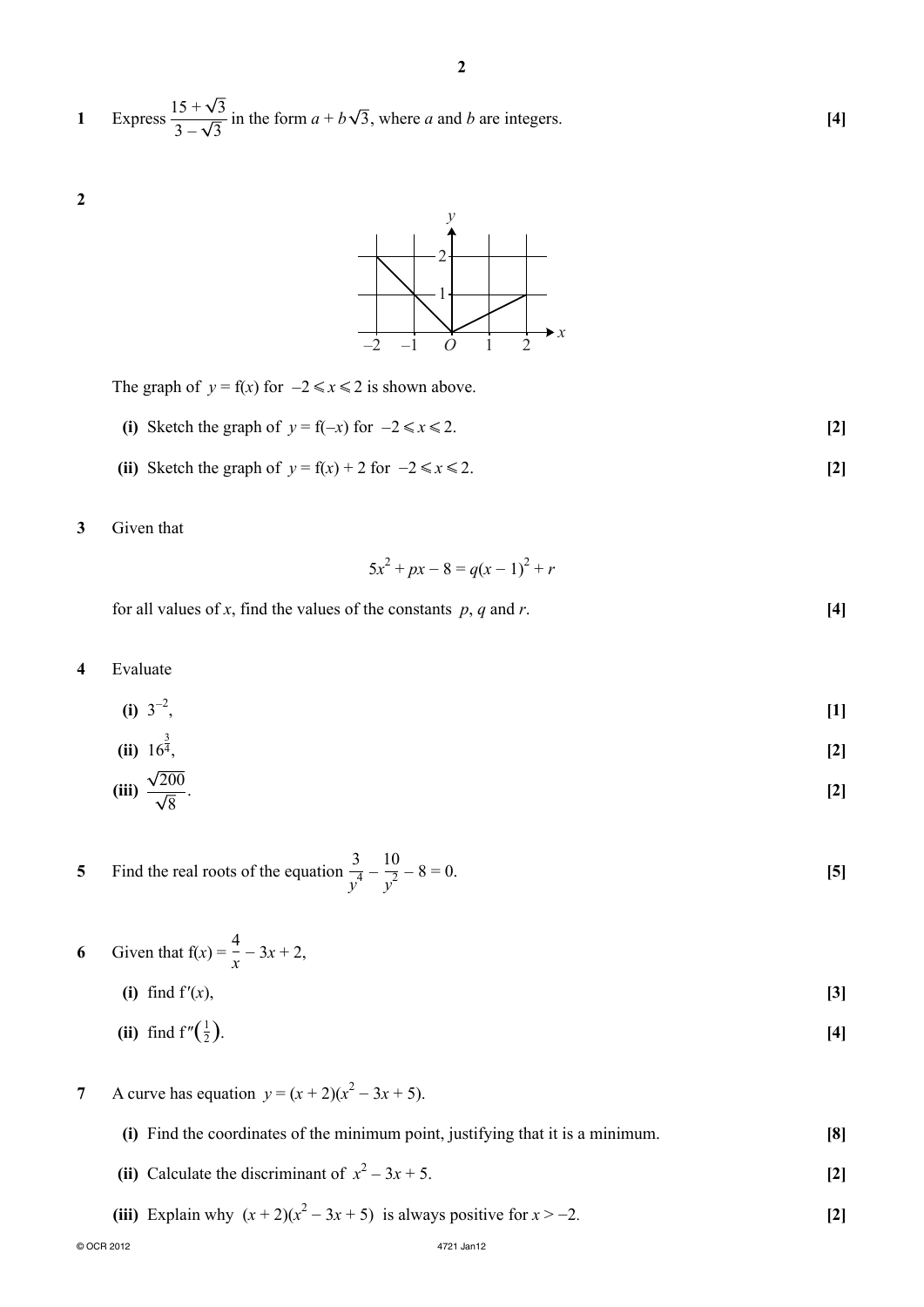- **8** The line *l* has gradient −2 and passes through the point *A* (3, 5). *B* is a point on the line *l* such that the distance *AB* is  $6\sqrt{5}$ . Find the coordinates of each of the possible points *B*. [6]
- **9** (i) Sketch the curve  $y = 12 x x^2$ , giving the coordinates of all intercepts with the axes. [5]
- **(ii)** Solve the inequality  $12 x x^2$  $> 0.$  [2]

(iii) Find the coordinates of the points of intersection of the curve  $y = 12 - x - x^2$  and the line  $3x + y = 4$ . **[5]**

- **10** A circle has centre *C* (−2, 4) and radius 5.
- (i) Find the equation of the circle, giving your answer in the form  $x^2 + y^2 + ax + by + c = 0$ . [3]
	- (ii) Show that the tangent to the circle at the point  $P(-5, 8)$  has equation  $3x 4y + 47 = 0$ . [5]
	- **(iii)** Verify that the point  $T(3, 14)$  lies on this tangent. [1]
	- **(iv)** Find the area of the triangle *CPT*. **[4]**